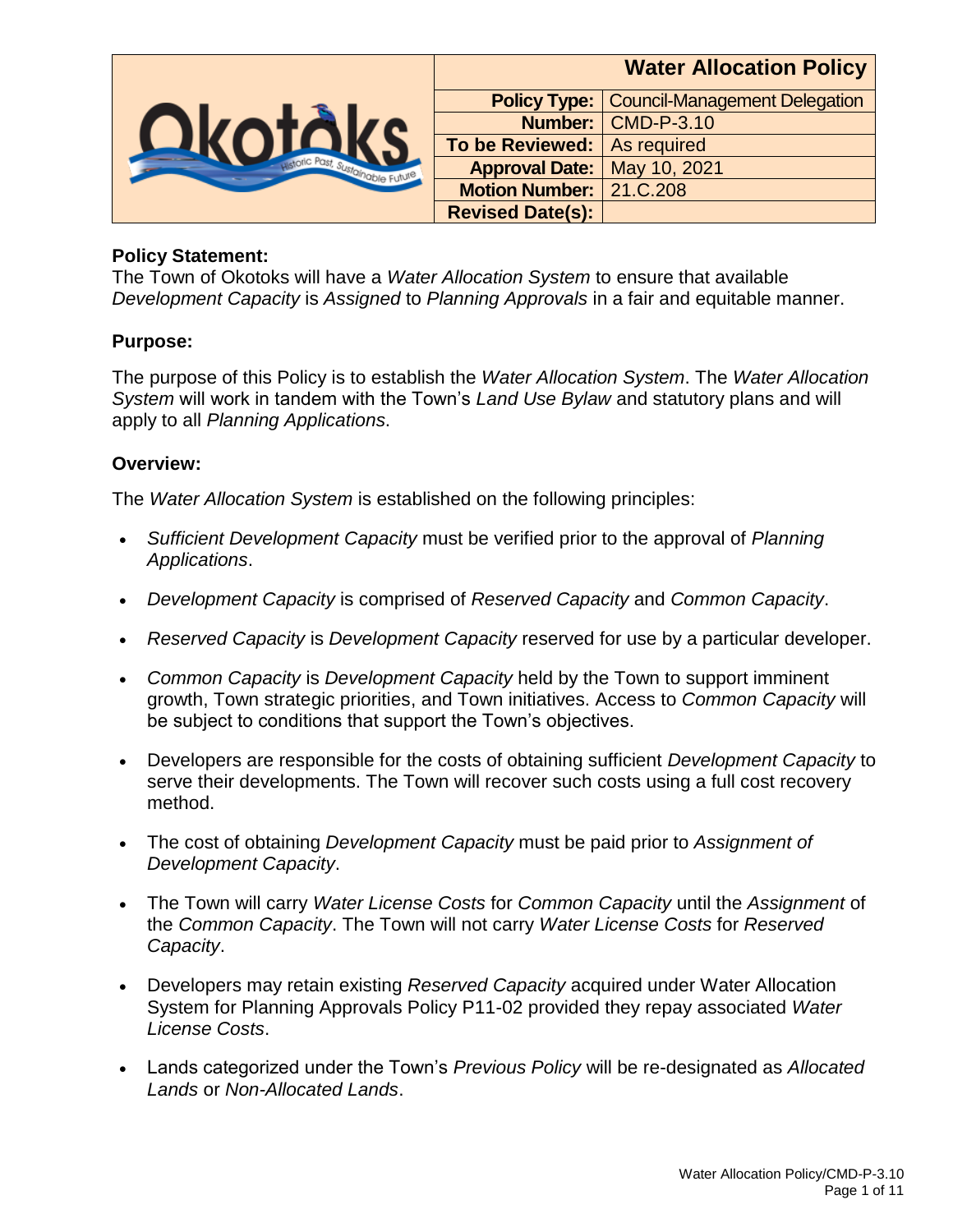

|                         | <b>Water Allocation Policy</b>       |
|-------------------------|--------------------------------------|
| <b>Policy Type:</b>     | <b>Council-Management Delegation</b> |
|                         | Number: CMD-P-3.10                   |
| <b>To be Reviewed:</b>  | As required                          |
| <b>Approval Date:</b>   | May 10, 2021                         |
| <b>Motion Number:</b>   | 21.C.208                             |
| <b>Revised Date(s):</b> |                                      |

 Council has discretion with respect to the application of this Policy and may grant exemptions to this Policy.

# **Definitions:**

**Allocated Lands** means lands to which *Development Capacity* has been *Assigned*.

*Assignment* or *Assigned* means the assignment of *Development Capacity* to a parcel or parcels of land.

**Chief Administrative Officer** means the person appointed to the position of the chief administrative officer for the Town of Okotoks, or their delegate, within the meaning of the *Municipal Government Act*.

**Commercial Uses** means land uses identified as commercial, business, or lodging land uses in the Town's *Land Use Bylaw*.

**Common Capacity** means *Development Capacity* available for *Assignment* which is not reserved for a particular developer.

**Common Queue** means the queue of applications which are waiting for *Common Capacity* to be *Assigned* to them.

**Development Capacity** means the annual volume of potable water available to be *Assigned* for development and includes the *Common Capacity* and the *Reserved Capacity*.

**ICI Uses** means *Industrial Uses, Commercial Uses,* and *Institutional Uses*.

**Industrial Uses** means land uses identified as industrial land uses in the Town's *Land Use Bylaw*.

**Institutional Uses** means land uses identified as institutional uses in the Town's *Land Use Bylaw* and includes:

- i. Public schools;
- ii. Uses carried out for municipal purposes; and
- iii. Uses carried out by the provincial or federal governments for other institutional purposes.

**Land Use Bylaw** means the Town of Okotoks *Land Use Bylaw*, as amended or replaced from time to time.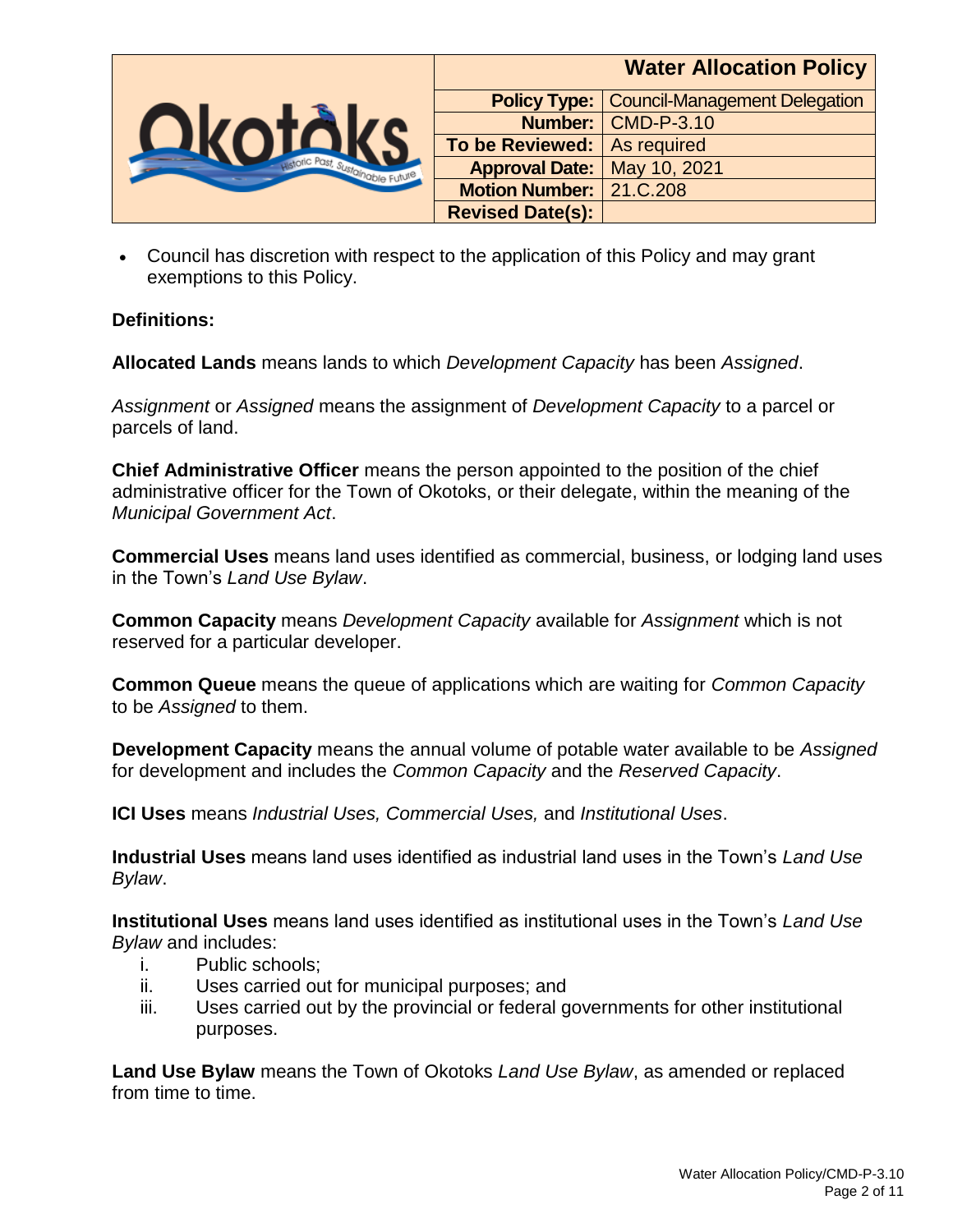

**MGA** means the *Municipal Government Act*, RSA 2000 c. M-28, as amended or replaced from time to time.

**Non-Allocated Lands** means lands to which *Development Capacity* has not been *Assigned*.

#### **Planning Applications** means:

- i. Land use redesignation applications and other amendments to the Town's *Land Use Bylaw* that impact *Water Usage*;
- ii. Subdivision applications including applications to extend timelines respecting subdivisions; and
- iii. Development permit applications including applications to extend timelines respecting development permits.

**Previous Policy** means the Town of Okotoks Water Allocation System for Planning Approvals P11-02, adopted January 1, 2011 and amended August 19, 2013.

**Reserved Capacity** means *Development Capacity* reserved for a specific developer.

**Water Allocation Administrative Guidelines** means the Water Allocation Administrative Guidelines to be adopted from time to time by the *Chief Administrative Officer* pursuant to this Policy.

**Water Allocation System** means the system by which *Development Capacity* is tracked and *Assigned* based on this Policy.

**Water License Cost** means the cost of obtaining, maintaining and managing *Development Capacity*, and includes license costs, soft costs, Town staff costs, project costs, interest and carrying costs.

**Water Usage** means the annual amount of water required to service a *Development*.

**Water Verification and Assignment Process** or **WVAP** means the water verification and assignment process described in this Policy and set out in Schedule A of this Policy.

**WVAP Clearance Certificate** means a clearance certificate issued by the *Chief Administrative Officer* confirming that an application has passed the *Water Verification and Assignment Process*.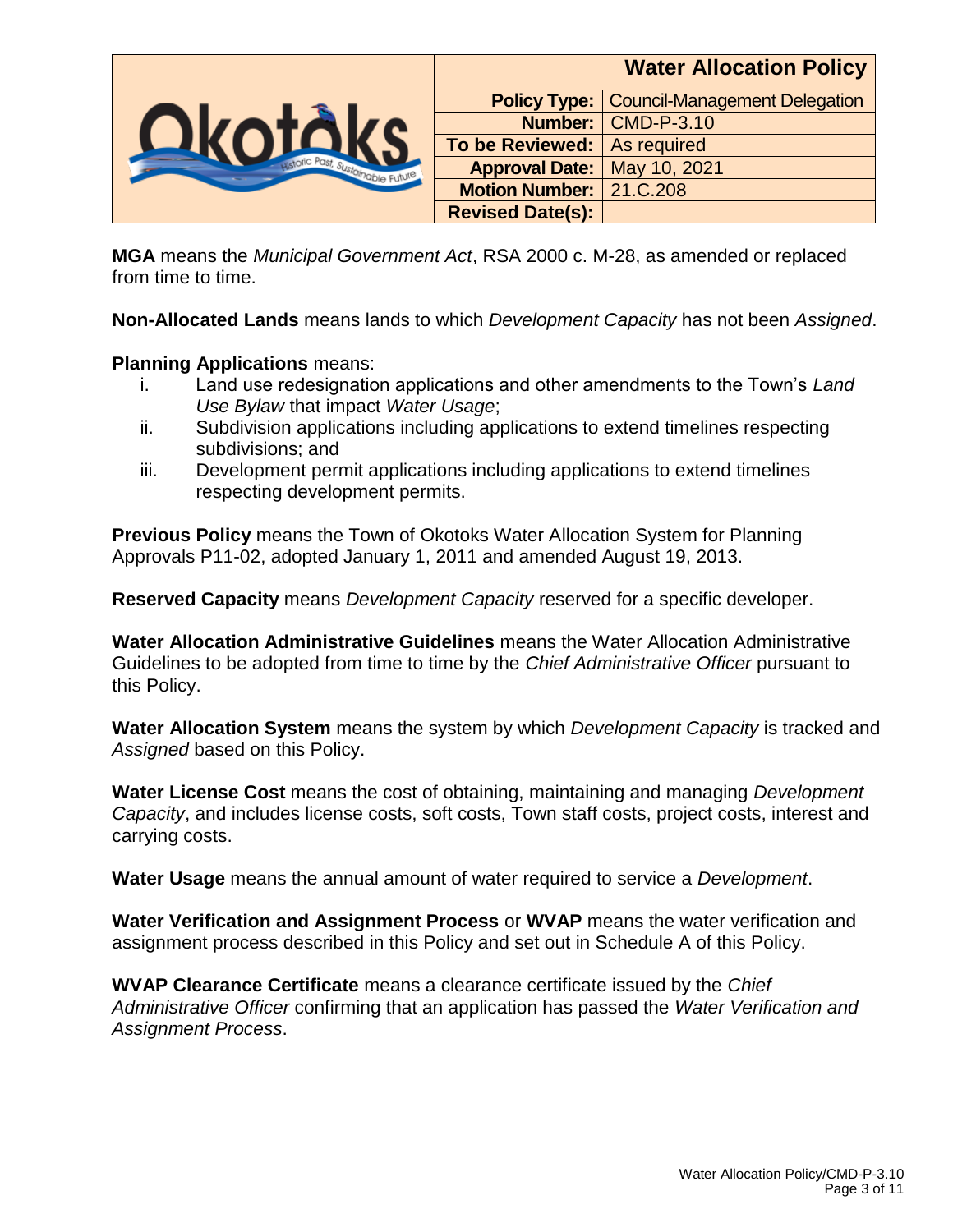

|                         | <b>Water Allocation Policy</b>       |
|-------------------------|--------------------------------------|
| <b>Policy Type:</b>     | <b>Council-Management Delegation</b> |
|                         | Number: CMD-P-3.10                   |
| <b>To be Reviewed:</b>  | As required                          |
| <b>Approval Date:</b>   | May 10, 2021                         |
| <b>Motion Number:</b>   | 21.C.208                             |
| <b>Revised Date(s):</b> |                                      |

# **Responsibilities:**

### **Council**

Council is responsible for deciding on the adoption of bylaws, including statutory plans, land use bylaws, and amendments to these plans and the *Land Use Bylaw*, in accordance with the *MGA*.

Council will have regard to this Policy in considering such planning bylaws.

### **Subdivision and Development Authority**

The Subdivision and Development Authorities for the Town of Okotoks will have regard to this Policy in considering subdivision or development applications and will comply with this Policy as it is incorporated into the *Land Use Bylaw*.

# Chief Administrative Officer

The *Chief Administrative Officer* will manage the *Water Allocation System* as set out in this Policy, including managing and maintaining records as required by this Policy.

#### *Water Allocation System***:**

# **1.** *Water Verification* **and** *Assignment Process*

- a. For the purposes of the *Land Use Bylaw*, a *Planning Application* will be deemed to have sufficient water capacity if the *Chief Administrative Officer* has issued a *WVAP Clearance Certificate* in respect of that *Planning Application*.
- b. The *Chief Administrative Officer* will issue *WVAP Clearance Certificates* as follows:
	- i. The *Chief Administrative Officer* will issue a *WVAP Clearance Certificate* for all *Planning Applications* for which Council has granted an exemption to this Policy.
	- ii. If the *Chief Administrative Officer* determines that a *Planning Application* is for infill development which will not increase the expected *Water Usage* by more than 1000m3 /year for the relevant lands, the *Chief Administrative Officer* will grant an exemption to this Policy and issue a *WVAP Clearance Certificate*.
	- iii. If the *Chief Administrative Officer* finds that the expected *Water Usage* for a *Planning Application* respecting *Allocated Lands* is less than or equal to the amount of *Development Capacity* which is *Assigned* to those lands, the *Chief Administrative Officer* will issue a *WVAP Clearance Certificate*.
	- iv. If the *Chief Administrative Officer* finds that the expected *Water Usage* for a *Planning Application* respecting *Allocated Lands* exceeds the amount of *Development Capacity* which is *Assigned* to those lands by less than 1000m3 , the *Chief Administrative Officer* may, in their discretion, issue a *WVAP Clearance Certificate*.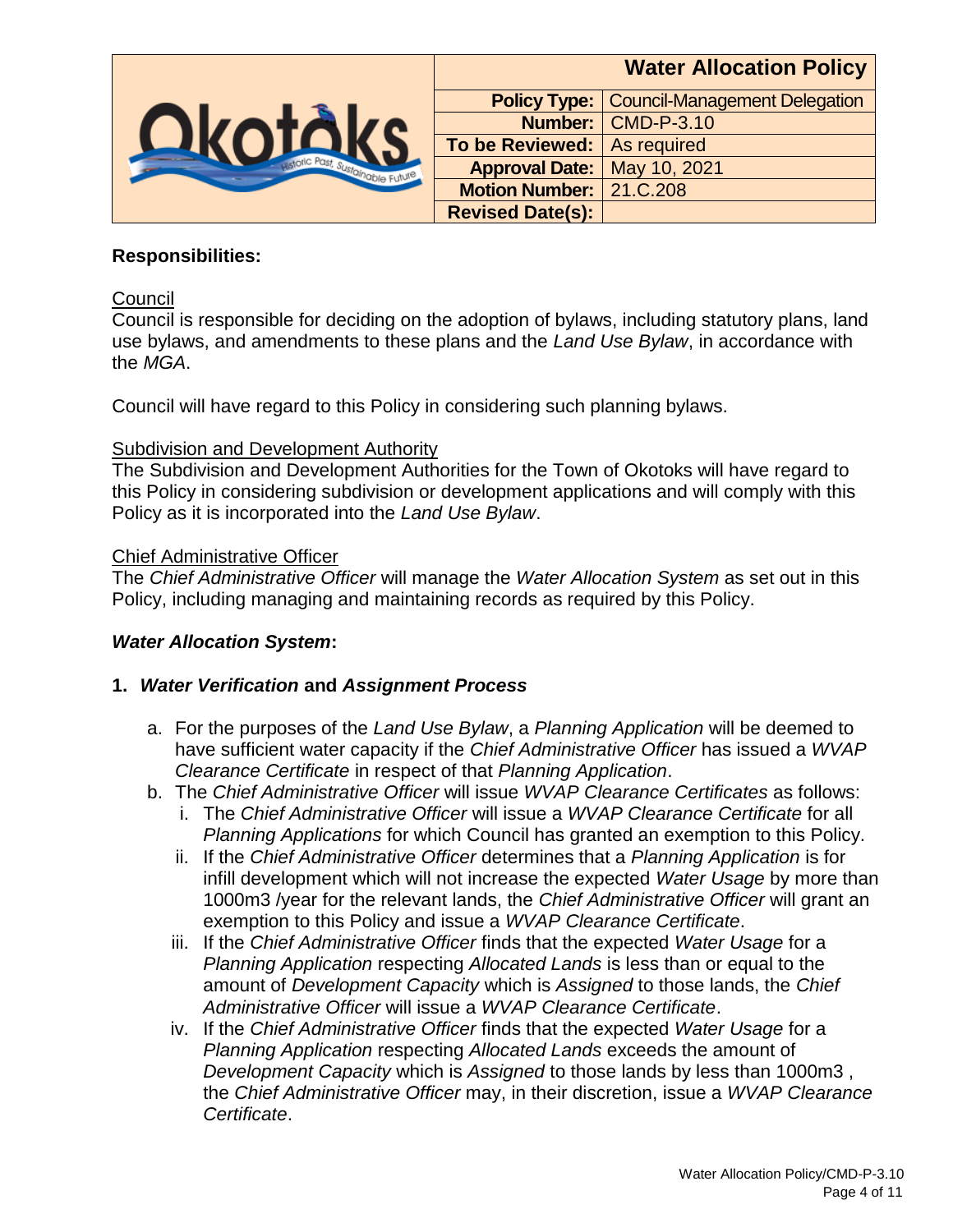

c. If a *Planning Application* concerns *Non-Allocated Lands,* or *Allocated Lands* but the *Chief Administrative Officer* finds that the expected *Water Usage* for the *Planning Application* respecting *Allocated Lands* exceeds the amount of *Development Capacity* which is *Assigned* to those lands, sufficient *Development Capacity* must be *Assigned* before the *Chief Administrative Officer* will issue a *WVAP Clearance Certificate*.

# **2.** *Assignment* **of** *Development Capacity*

a. *Development Capacity* may be Assigned to lands for the purposes of a *Planning Application* from either *Reserved Capacity* or *Common Capacity*.

# **3. Restrictions on** *Assignment* **of** *Common Capacity*

- a. Developers must exhaust their *Reserved Capacity* before accessing *Common Capacity*, except in the case of *Planning Applications* that are limited to *Institutional Uses*.
- b. Developers must pay the *Water License Costs* in full prior to *Assignment of Common Capacity*.
- c. The *Chief Administrative Officer* may establish additional requirements to access *Common Capacity* in the *Water Allocation Administrative Guidelines*.

#### **4. The** *Common Queue*

- a. If a *Planning Application* meets the requirements to access *Common Capacity* but there is insufficient *Common Capacity* to meet the needs of that application, the *Planning Application* will be placed in the *Common Queue*.
- b. *Common Capacity* will be *Assigned* to *Planning Applications* in the *Common Queue* in the following order:
	- i. Town initiated projects;
	- ii. *Planning Applications* concerning *ICI Uses*; and
	- iii. All other *Planning Applications*, in the order of the date on which the complete *Planning Applications* are received.
- c. Council may change the order in which *Common Capacity* is *Assigned* to *Planning Applications* in the *Common Queue* based on the Town's strategic priorities.
- d. When *Common Capacity* becomes available, the *Chief Administrative Officer* will notify the proponent of the top *Planning Application* in the *Common Queue*. If that proponent fails to notify the Chief Administrative Officer of acceptance of the Common Capacity and pay the associated *Water License Costs* in full within thirty days, or if that proponent notifies the *Chief Administrative Officer* that they do not intend to accept the *Common Capacity*, the *Chief Administrative Officer* will repeat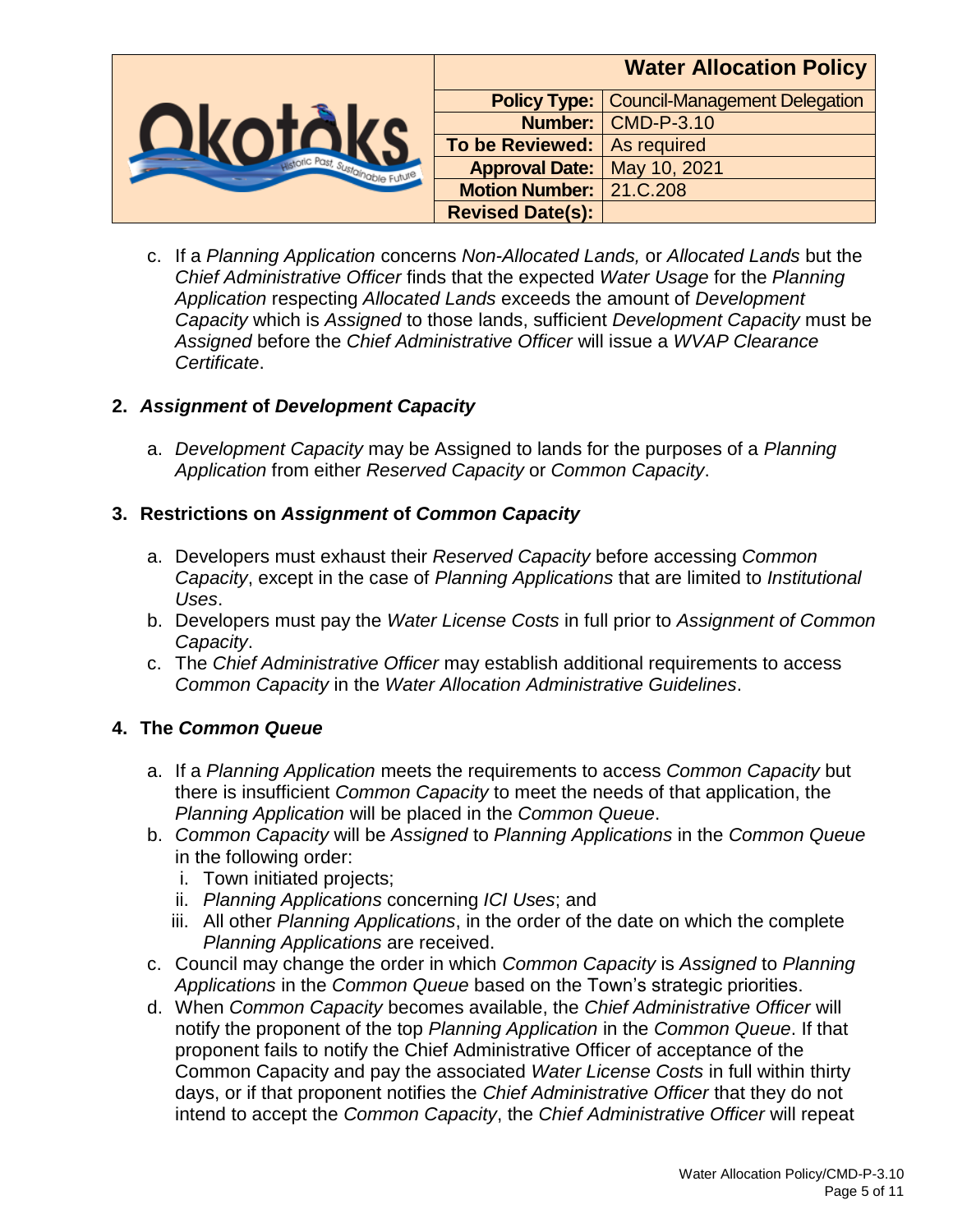

this process with the proponent for the next *Planning Application* in the *Common Queue*.

# **5. Tracking and Calculating Development Capacity**

- a. The *Chief Administrative Officer* will maintain an updated map and database to track the application of the *Water Allocation System*, including identifying A*llocated Lands, Non-Allocated Lands*, and any exemptions under this Policy.
- b. The *Chief Administrative Officer* will maintain an updated record of the *Development Capacity*, including *Common Capacity* and *Reserved Capacity*. The *Chief Administrative Officer* will post the total *Development Capacity* and available *Common Capacity* on the Town's website, along with the date that this information was last updated.
- c. The *Chief Administrative Officer* will determine and periodically update the *Water License Costs*.
- d. The *Chief Administrative Officer* will establish, publish and periodically update the *Water Allocation Administrative Guidelines*, which will include:
	- i. Expected *Water Usage* for different land uses and the methodology used by the Town to calculate expected *Water Usage*;
	- ii. The *Water License Costs* and the methodology used by the Town to calculate the *Water License Costs*; and
	- iii. Conditions and requirements for *Assignment* of *Common Capacity*.

# **6. Land Use Redesignations**

- a. Land use redesignation applications may have first and second readings without a *WVAP Clearance Certificate*. Third reading will be postponed until a *WVAP Clearance Certificate* is issued.
- b. If a land use redesignation application in the *Common Queue* expires pursuant to section 188 of the *MGA* before third reading, it will be removed from the *Common Queue*.
- c. *WVAP Clearance Certificates* are not required for land use redesignation applications that relate only to *ICI Uses. ICI Uses* require *WVAP Clearance Certificates* prior to subdivision or development approval.
- d. Developers may not hold more than one *Assignment* for *Allocated Lands* where the *Development Capacity* for those lands came from *Common Capacity* and those lands have only been through the land use redesignation stage. If a developer already holds one such *Assignment*, the developer must enter into a subdivision servicing agreement or obtain a development permit before it may access the *Common Capacity* for any other land use redesignation applications. This restriction does not apply to *Planning Applications* which relate exclusively to *ICI Uses*.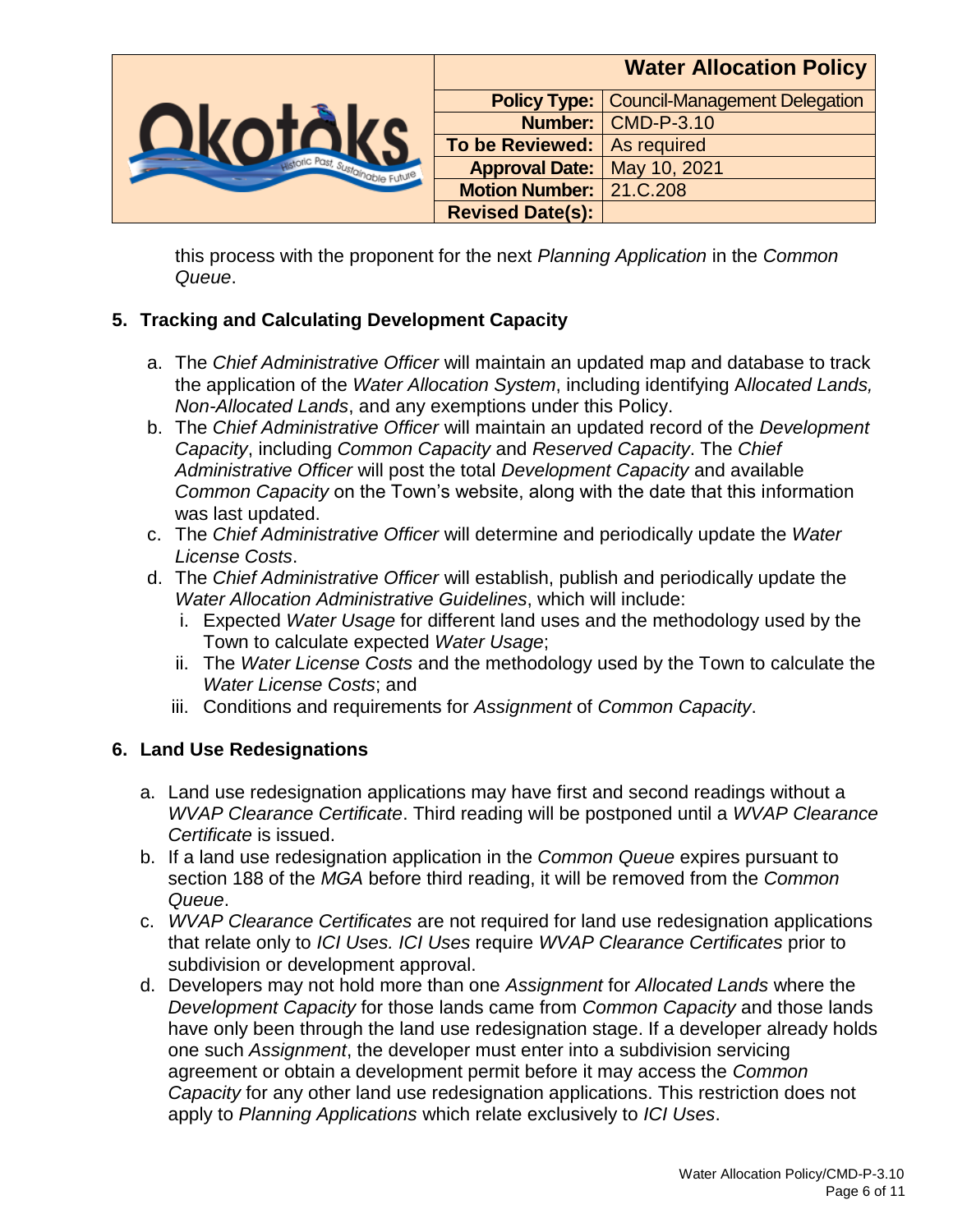

# **7. Increases to Development Capacity**

- a. The Town may obtain water licenses and add the associated capacity to the *Common Capacity*. The Town will determine the amount of water licensing to be obtained based on the amount of costs it is willing to front-end in that regard, Town priorities, and any other factors it considers relevant.
- b. The Town may offer to obtain water licenses on behalf of developers and add the associated capacity to *Reserved Capacity*. The Town will, in its sole discretion, make such an offer to the development community. Any developer who accepts such offer will be required to pay all *Water License Costs* associated with the acquisition of that developer's *Reserved Capacity*.
- c. With the prior approval of the *Chief Administrative Officer* and subject to those conditions that the *Chief Administrative Officer* considers necessary or desirable, a developer may obtain a water license at its own cost and transfer it to the Town, in which event the associated capacity will be added to that developer's *Reserved Capacity*.
- d. Developers may transfer their *Reserved Capacity* to each other. Both transferor and transferee must provide satisfactory written notice of the transfer to the *Chief Administrative Officer* by their respective authorized representatives.

#### **8. Availability of Water**

a. Water licenses will only add to the *Development Capacity* if the water can be accessed and delivered to the Town's water distribution network. If there is not infrastructure in place to access the water or other conditions prevent the use of that water, that water license will not be added to the *Development Capacity* unless otherwise directed by Council.

#### **9. Release of Assigned Capacity**

- a. If:
	- i. *Allocated Lands* are downzoned to a holding district or one with lower expected *Water Usage* than their *Development Capacity*; or
	- ii. A subdivision or development approval expires prior to registration of the subdivision or completion of the development, as applicable, and the time limits for such subdivision or development are not extended,

the excess *Development Capacity Assigned* to those lands will be surrendered.

- b. If excess *Development Capacity Assigned* to *Allocated Lands* is surrendered:
	- i. Any *Development Capacity* that came from the *Common Capacity* will be returned to the *Common Capacity*, and the developer will be refunded the amount paid for such capacity less applicable rates or fees; and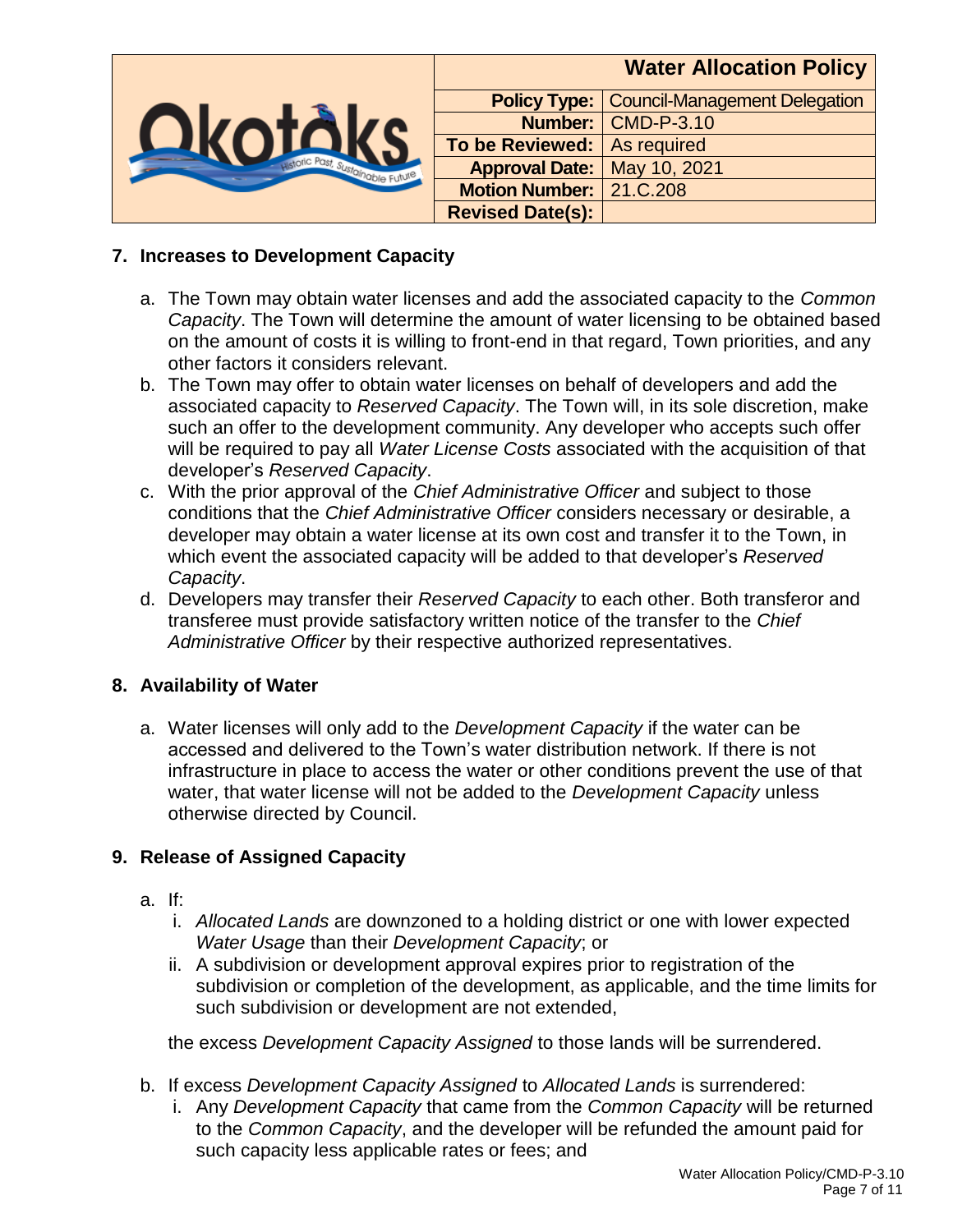

ii. Any *Development Capacity* that came from *Reserved Capacity* will be returned to the developer's *Reserved Capacity* or, if agreed by the Town and the developer, sold to the Town under terms acceptable to the *Chief Administrative Officer* and added to the *Common Capacity*.

# **Exemptions:**

Council may grant exemptions to the requirements of this Policy or any part of this Policy.

# **Transitional Provisions:**

Upon approval of Water Allocation Policy CMD-3.0, *Previous Policy* "Water Allocation System for Planning Approvals Policy (P11-02)" shall be rescinded.

Capacity obtained or held under the *Previous Policy* will be addressed as follows:

- a. Subject to (b) below, if the developer paid the *Water License Costs* associated with that capacity, that capacity will be *Reserved Capacity* for that developer under this Policy or, if it was allocated to lands, it will be *Assigned* to those lands as if it came from *Reserved Capacity*;
- b. If the developer paid the *Water License Costs* associated with capacity which was to be made available for Town, other developers or general purposes and not reserved for that developer under the *Previous Policy* and the Town owes the developer *Water License Costs* associated with that capacity, the Town will reimburse the developer for the associated *Water License Costs* and this capacity will be *Common Capacity* under this Policy;
- c. If capacity was reserved for the developer but the Town paid the *Water License Costs* associated with that capacity (including by reimbursing the developer), the *Chief Administrative Officer* will issue an invoice to the developer for the *Water License Costs*, and:
	- i. If the developer pays that invoice within 60 days of the date it is issued, that capacity will be treated in accordance with the preceding section (a); or
	- ii. If the developer does not pay that invoice within 60 days of the date it is issued, that capacity will be added to the *Common Capacity*;
- d. If capacity was allocated to the developer but the Town paid the *Water License Costs* associated with that capacity (including by reimbursing the developer), the *Chief Administrative Officer* will determine whether the requirements to access *Common Capacity* set out in the *Water Allocation Administrative Guidelines* and in this Policy are met and, if so, will issue an invoice to the developer for the capacity that was allocated to the developer's land, and:
	- i. If the developer pays that invoice within 60 days of the date it is issued, that capacity will be Assigned to the subject lands as *Developer Capacity* that came from *Common Capacity*; or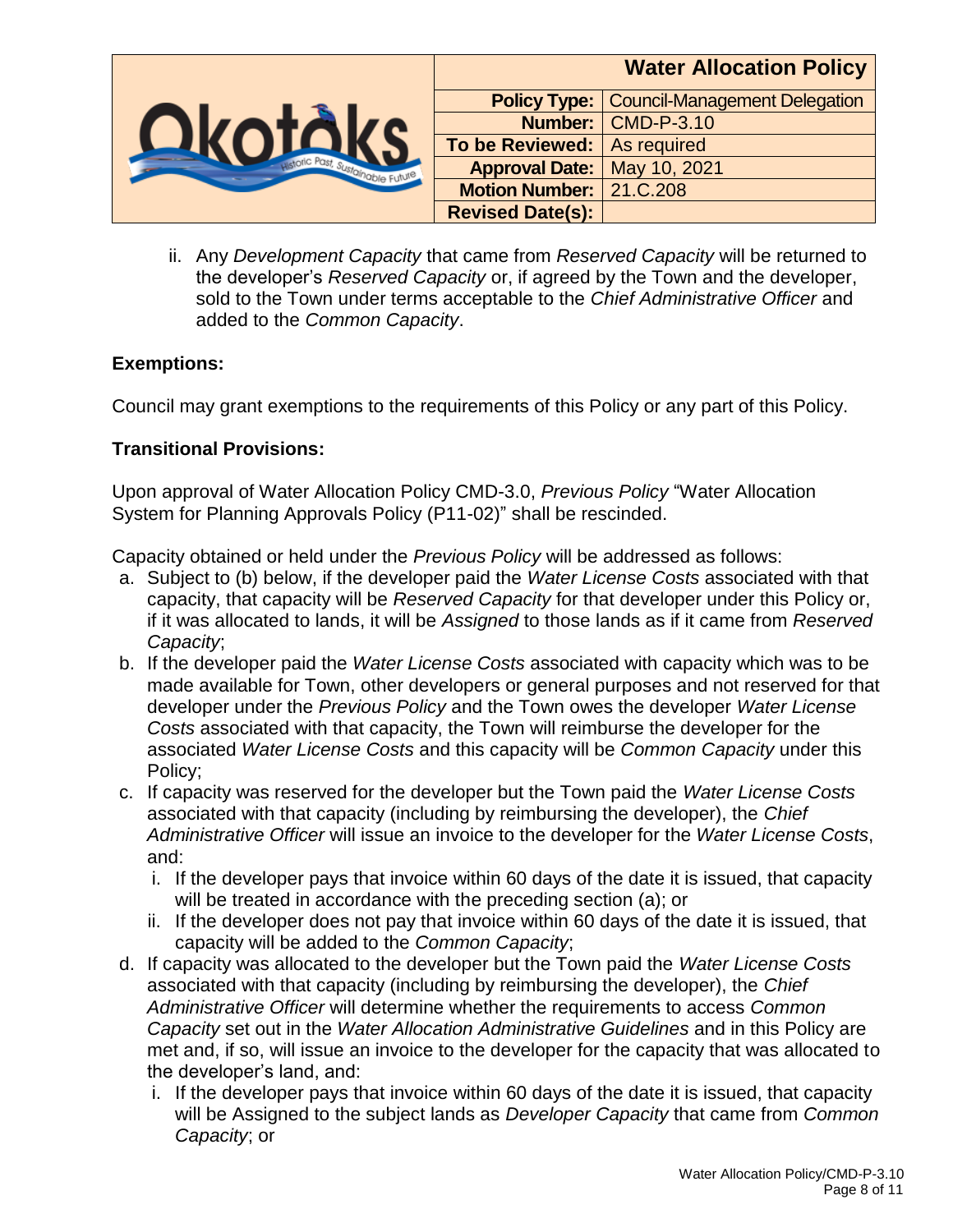

- ii. If the developer does not pay that invoice within the specified time period, that capacity will be added to the *Common Capacity*;
- e. Other capacity held, or earmarked, by the Town for lands that have final land use designations (formally known as Area 'A' Lands under the *Previous Policy*) will be added to the *Common Capacity*; and
- f. All other capacity will be added to the *Common Capacity*.

Developers are notified by way of this Policy that reductions to the Water Supply and Treatment Levy will no longer be given, and such levy will be charged in accordance with the Town's Off-Site Levy Bylaw in force from time to time.

# **General Provisions and Coming Into Force:**

- a. If any term, clause or condition of this Policy or the application thereof is found to be invalid or unenforceable, the remainder of this Policy or the application of such term, clause or condition will not be affected and will remain in force and effect.
- b. Where the singular or masculine form of a term is used in this Policy, it includes the plural, feminine or neutral, as the context requires, and vice versa.
- c. This Policy will come into effect upon adoption by Council.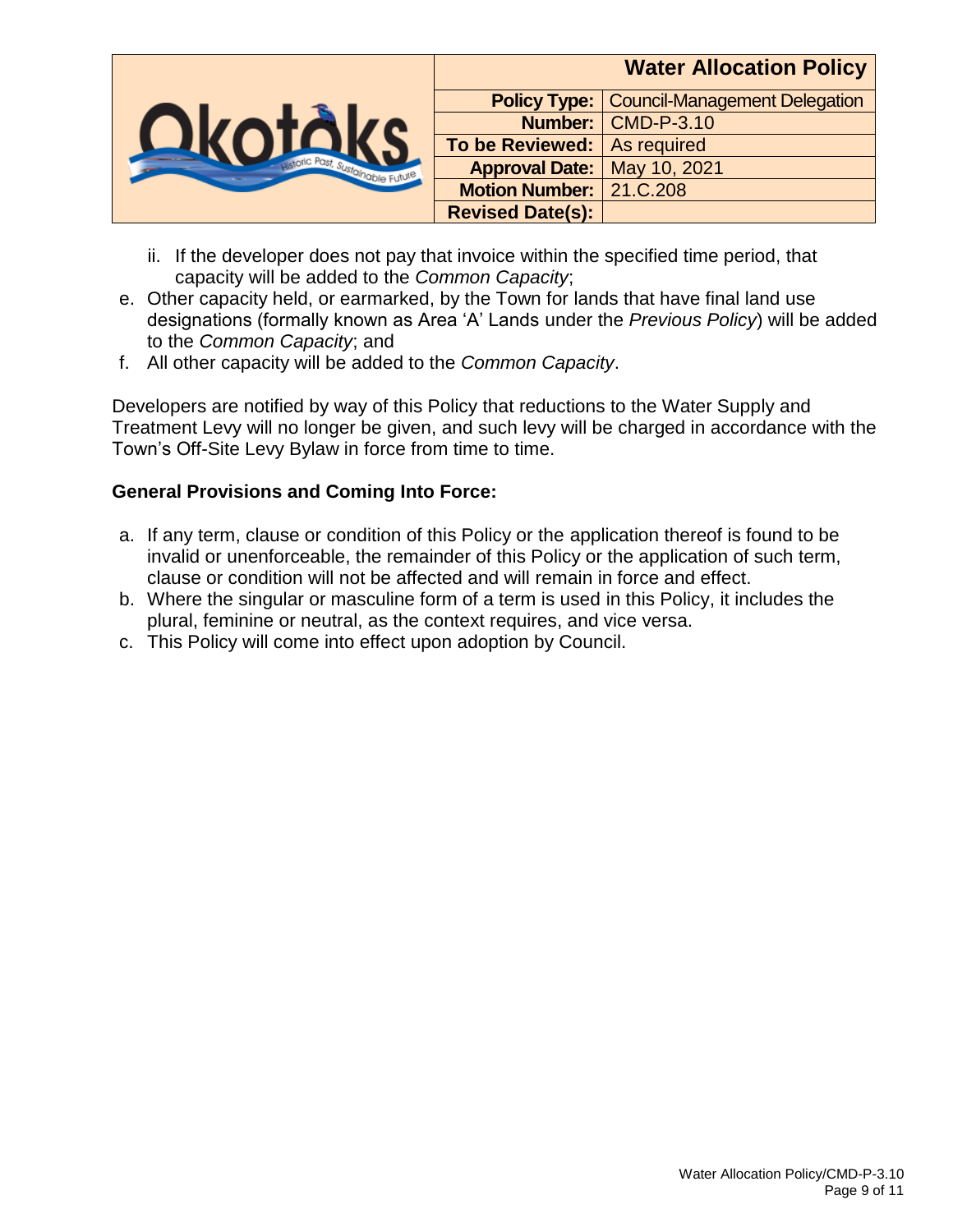# The Implementation of the Water Verification and Assignment Process throughout Typical Land Development